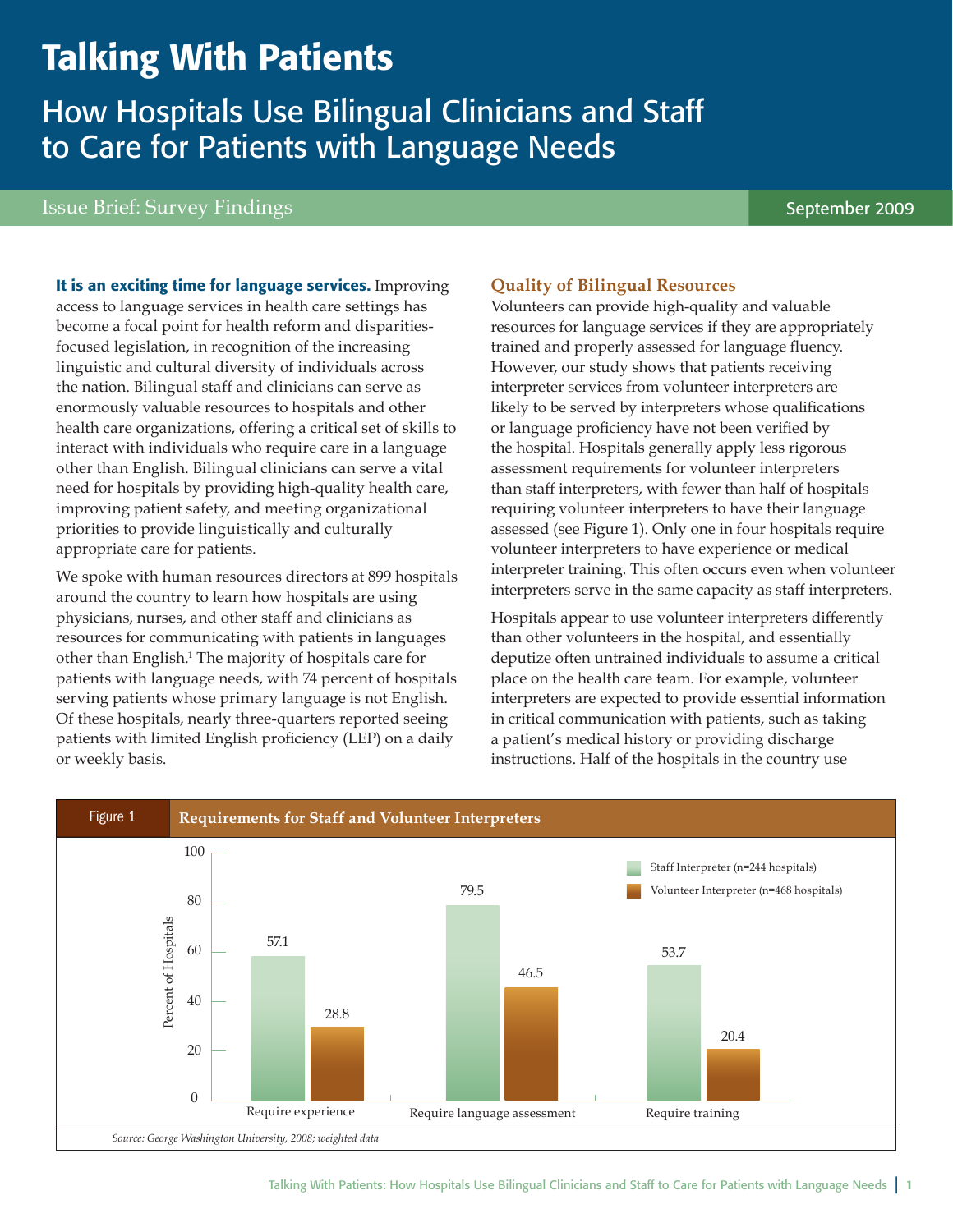volunteer interpreters, while only three out of ten hospitals hire interpreters as staff (see Figure 2). The implications for safety and quality are enormous under this scenario, and emphasize the importance of ensuring the language proficiency and competency of volunteer interpreters.

Similar concerns are raised with the use of non-interpreter staff for communicating with patients in languages other than English. Effectively using the resources available through bilingual clinicians and staff can be challenging for hospitals. Too few hospitals have policies about how to use non-interpreter staff in communicating with patients; only 28 percent of hospitals have policies related to the use of bilingual doctors and nurses serving as interpreters (data not shown). Only 18 percent of hospitals with bilingual doctors or nurses *offer* any assessment of fluency; of these, half *require* the assessment for bilingual doctors and nurses (data not shown). Nearly 9 out of 10 hospitals have bilingual physicians and nurses but too few assess the language proficiency of these clinicians in languages other than English—creating a climate where errors and miscommunication can be commonplace.

Little information is known about the use of financial incentives related to language ability. We were surprised

to learn that 123 hospitals, or 15 percent of hospitals surveyed, have implemented incentive programs (data not shown), offering strategies for using bilingual staff and clinicians to care for LEP patients. We were particularly interested in the types of incentives hospitals offer and the amount that actually accrues to the employee for using their bilingual skills. Interestingly, most financial incentives were very low additions to an hourly rate or involved adding a relatively small percentage of salary for bilingual skills. For about three-quarters of the 123 hospitals offering incentives, incentives take the form of an add-on to base pay. The range of the incentive was very large, ranging from less than one dollar per hour to over 20 dollars per hour. Fifteen percent of hospitals with incentive programs provide a one-time payment for bilingual skills, ranging from 25 to 500 dollars.

Financial incentive programs appear to be complex to manage and track, yet some pioneers around the country manage to both assess the languages spoken by their physicians and nurses *and* reinforce these skills with incentives. More information should be developed to determine what type and amount of incentives would be most effective in encouraging bilingual clinicians and staff to participate in training for medical interpreting,

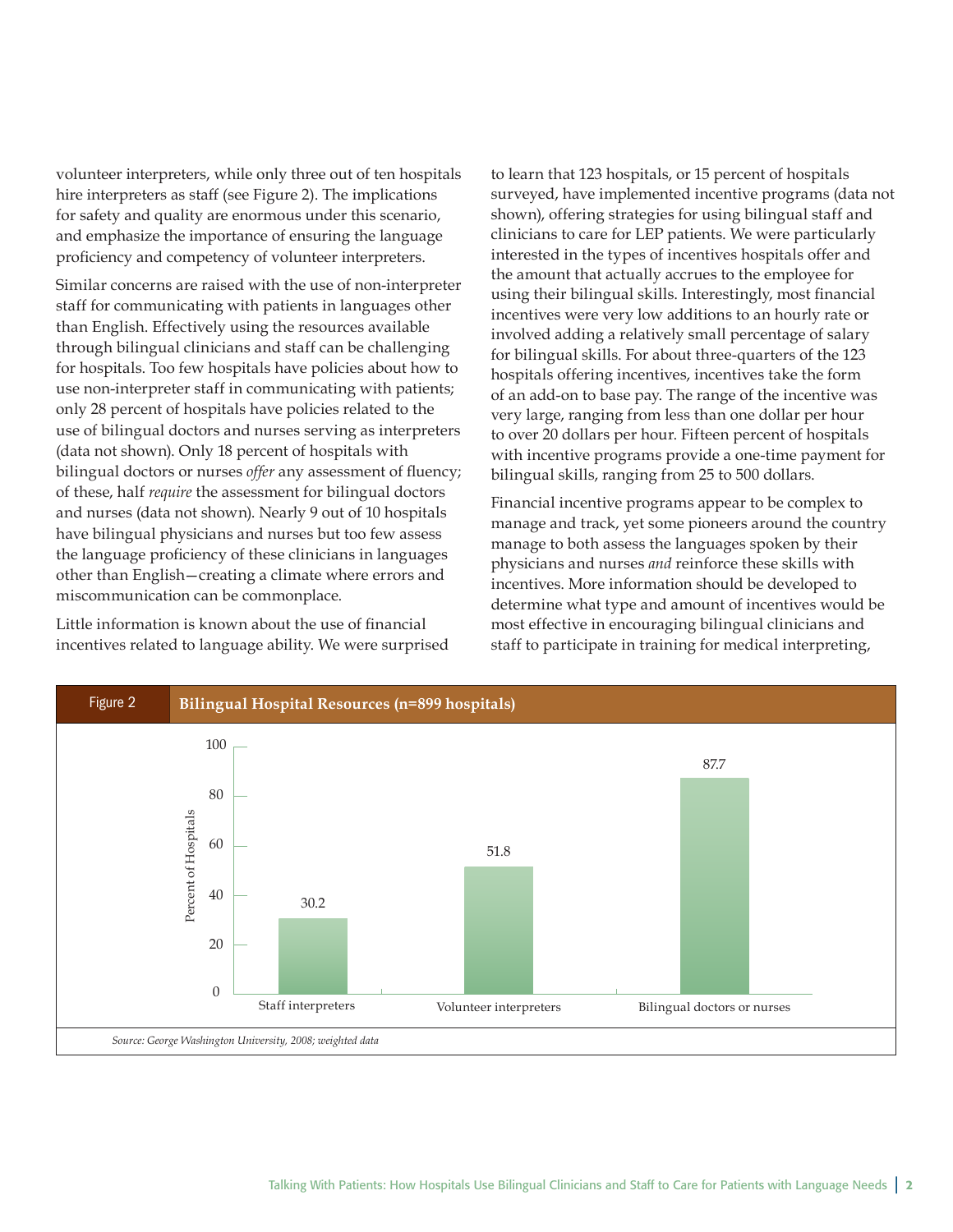have their skills in secondary languages assessed, and serve in the capacity of dual-role interpreters to fill the resource needs of their hospitals.

Less than half of respondents (40 percent) reported having formal policies regarding the use of family, friends, or minors to provide language assistance. CLAS Standards<sup>2</sup> and NQF-endorsed practices<sup>3</sup> recommend that minors, children, family members and friends not be used to provide interpreter services, except in life-threatening situations. Across the country, more hospitals must take steps to ensure that language services are available and appropriately delivered so that minors, children, family members and friends are not used to provide interpreter services.

#### **Training on Accessing Language Services**

Hospitals need better training for physicians and medical residents about when and how to request interpreter services. The need for better training is emphasized by The Joint Commission's *Hospitals, Language, and Culture* study, recommending that hospital staff undergo ongoing in-service training on how and when to access language services.<sup>4</sup> Also, NQF-endorsed practices<sup>5</sup> specifically recommend that clinicians receive training on how to work effectively with language services. More than 8 out of 10 hospitals offer training, but 27 percent of

these hospitals indicate that this training is optional (see Figure 3). Only half of the hospitals with training programs about how to access language services require this training for doctors, and only one-third require this training for medical residents. With so few hospitals requiring physicians or medical residents to take training on accessing language services, many clinical encounters with LEP patients may be conducted without the support of interpreter services.

Hospitals are more likely to require training on accessing language services for registration staff and nurses, with more than 9 out of 10 hospitals requiring nurses and registration staff to attend (see Figure 3), supporting anecdotal information that nurses are frequently the decision points for whether or not an interpreter is requested in a clinical encounter. Given their role and the frequency with which they are trained in accessing language services, registration staff and nurses need to be advocates for LEP patients to access language services, both at the system and policymaking level, as well as at the individual patient encounter level.

All states have much work to do to ensure that all patients with language needs are effectively communicating with clinicians and staff, but California appears to be several steps ahead in this process relative to the nation.